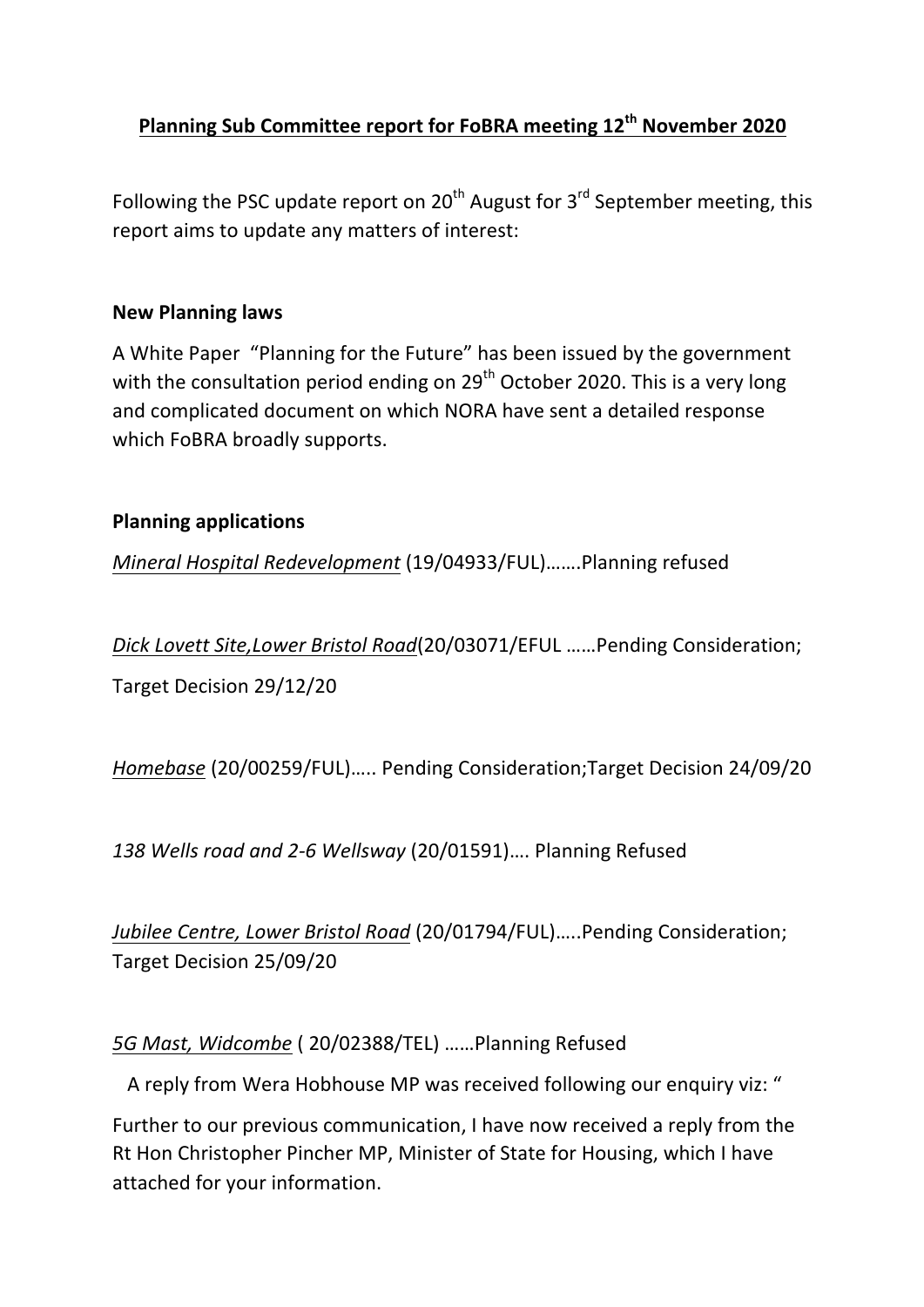Although the Minister does not comment on the specific siting of the mast in Widcombe he does give details of the guidance that has been given to network operators to try and make sure local opinions are taken into consideration. However, it is clear that even with this Code of Practice in place network operators do not always consult widely enough and there can still be issues with inappropriate development being attempted.

Unfortunately, from this reply, it does not seem that the Government are willing to bring in any further restrictions on telecommunications masts at this time."

# *Locksbrook Road Appeal* (20/00023/FUL)

Appeal Hearing commenced on 15<sup>th</sup> September 2020

# *The Scala/ Co-op, Shaftesbury Road, Oldfield Park*(20/00552/FUL)

Demolition and new extensions to improve retail store; provide new community space and 20No apartments; student accommodation of 96 bedrooms; residential block of 12No one bedroom apartments including affordable.

Pending consideration; Target Decision 30/11/20

## *Regency Laundry, Lower Bristol Road* (20/03166/FUL)

155 Co-living studios; shared kitchen, living, communal areas totalling 494sqm;261 sqm co-working space; 155 cycle spaces and 2 car park spaces.

Pending Consideration; Target decision 24/12/20

### **Other Matters:**

### *Cleveland Bridge*

The council has obtained approval for the repair work to Cleveland Bridge, although this will remove the current weight restriction once completed. The